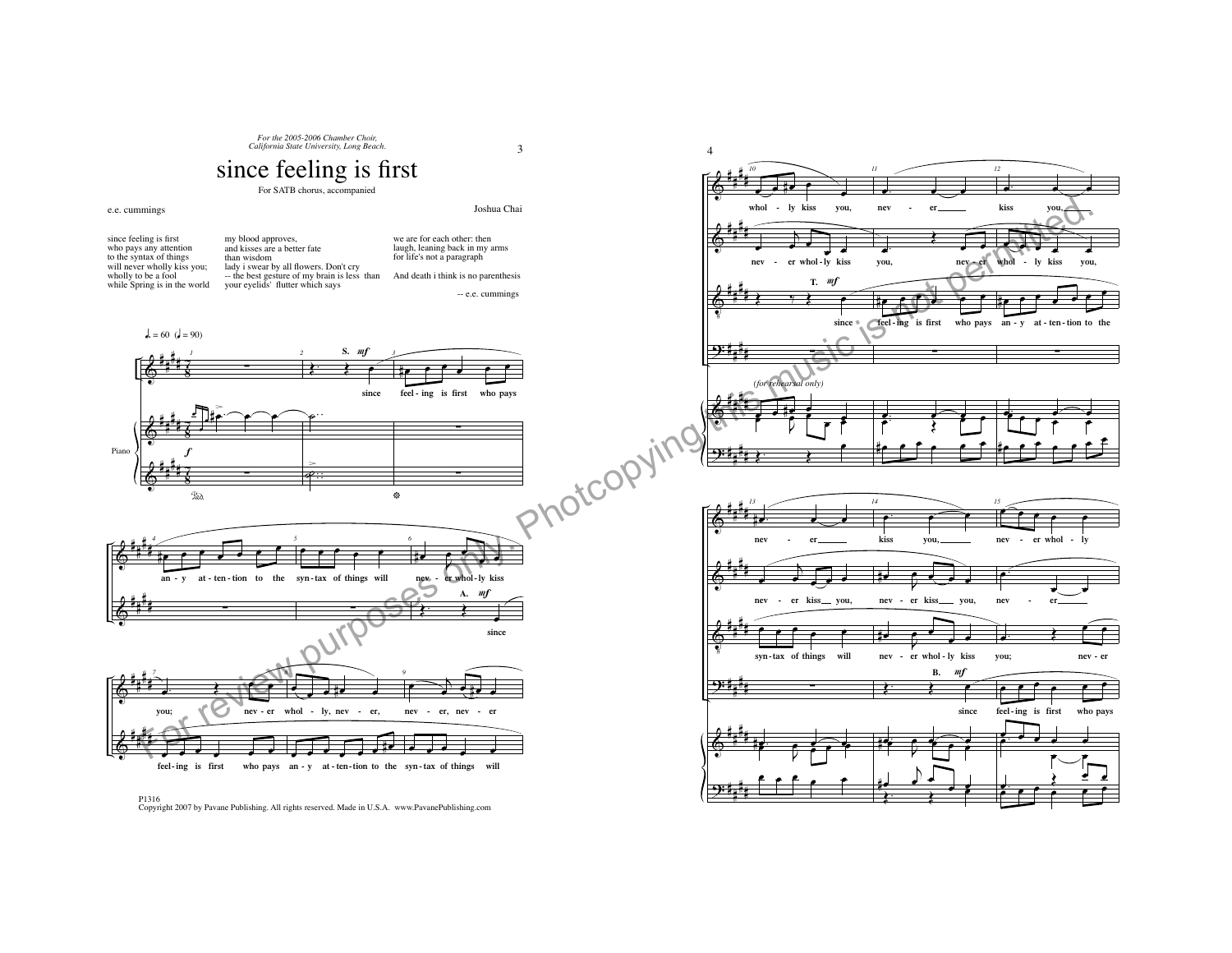

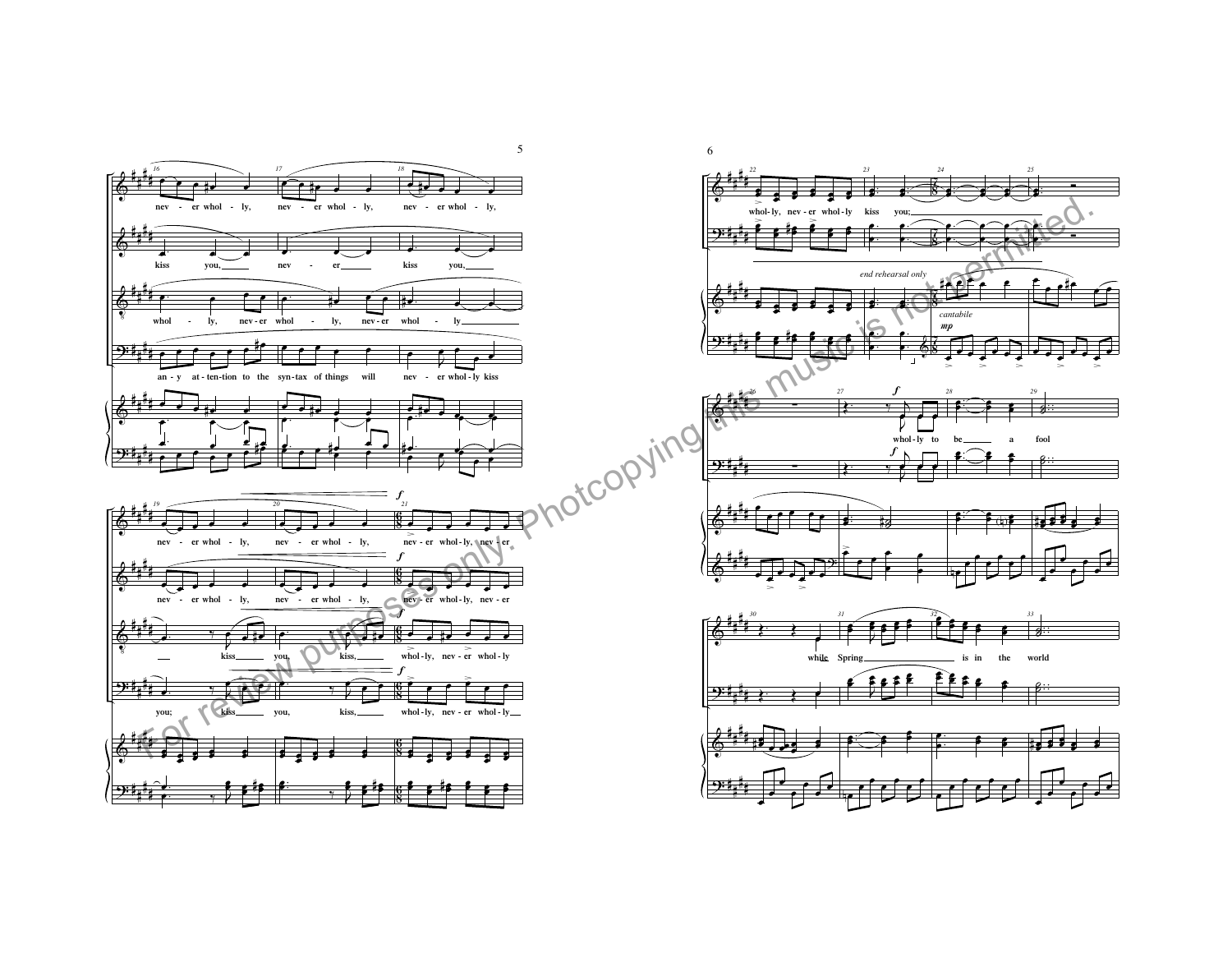



8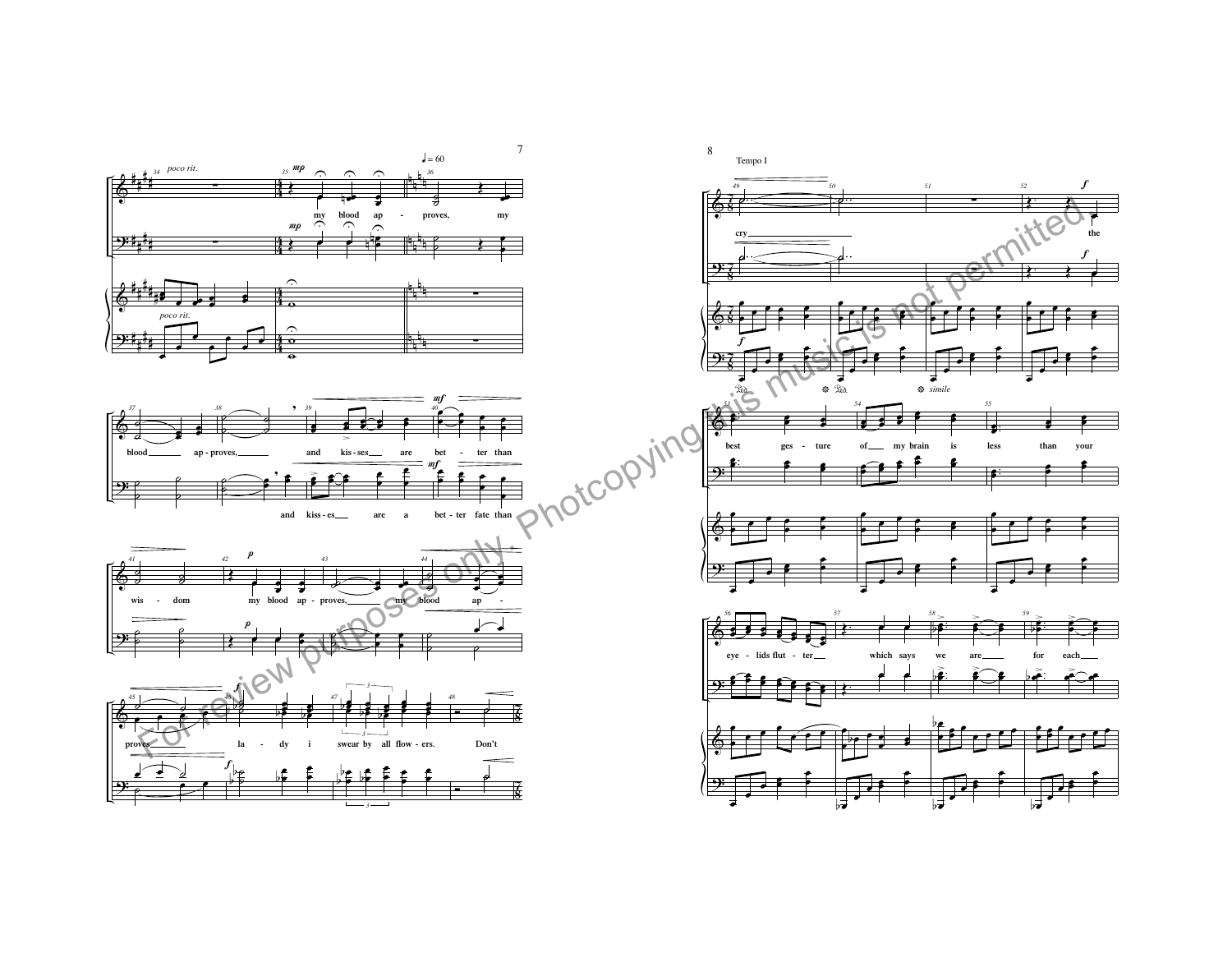







10

9